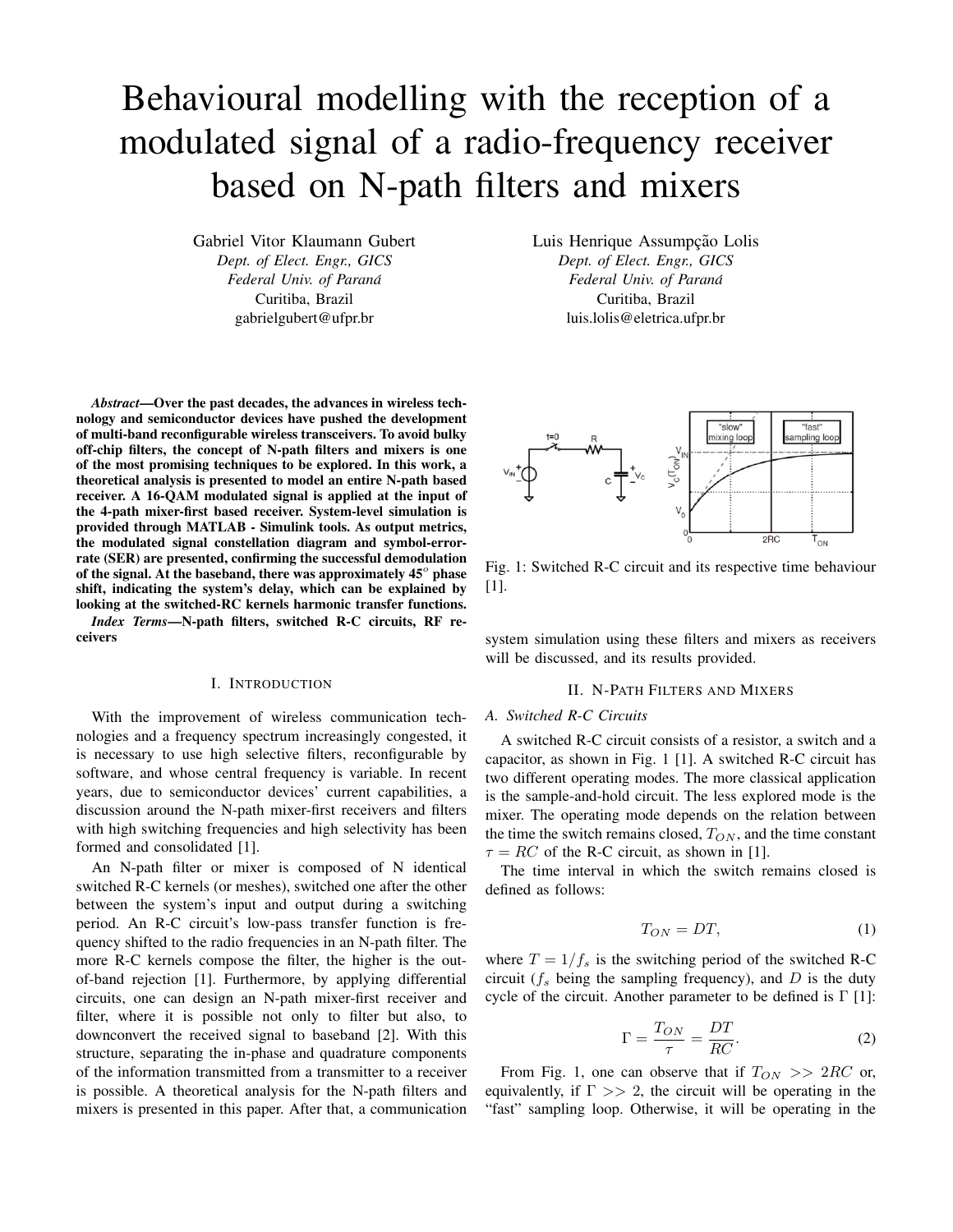

Fig. 2: Time behaviour of a switched R-C circuit for (a) a fast loop with  $\Gamma >> 2$  and (b) a slow loop with  $\Gamma << 2$  [1].

"slow" loop, that is, as a mixer [1]. This behavior is captured in Fig. 2.

This work focuses on the behavior of the switched R-C circuit acting as a mixer, that is, in  $\Gamma \ll 2$ . In this mode of operation, it is possible to build an N-path filter.

Using the concepts of linear periodically time-varying systems, as seen in [3], the switched R-C circuit has harmonic transfer functions which are dependent on  $\Gamma$ . In the case where  $\Gamma \ll 2$ , the harmonic transfer functions are demonstrated by  $[1]$  as

$$
H_k(f - kf_s) \approx \frac{\text{sinc}(D \cdot k)}{1 + \frac{j(f - kf_s)}{D \cdot f_{RC}}} e^{-j\pi Dk}
$$
 (3)

where  $f_{RC} = \frac{1}{2\pi\tau} = \frac{1}{2\pi RC}$  and k is the harmonic index of the corresponding switching frequency of the switched R-C kernel,  $f_s$ .

From (3), the harmonic transfer functions of a switched R-C circuit are composed of a low pass filter with a bandwidth equal to the circuit's duty cycle  $D$  multiplied by its cutoff frequency  $f_{RC}$ , represented by the factor  $D \cdot f_{RC}$ . The amplitude gain and phase of the harmonic  $k$  at the output are given, respectively, by the factors  $sinc(Dk)$  and  $e^{-j\pi Dk}$ [1].

## *B. N-Path Filters and Mixer-First Receivers*

In an N-path filter, each one of the  $N$  kernels remains connected with the source for a period  $T_{ON} = \frac{1}{N} \cdot T$  while the other  $N-1$  kernels are, ideally, disconnected from it. One can represent the switches' resistance, the R-C circuit resistance itself, and the source resistance as a single resistor between the source at the input and the node from which the N-path filter output is obtained [2]. Thus, the topology of a single-ended N-path filter is seen in Fig. 3.

In an N-path filter, the switching frequency  $f_s$  and the duty cycle  $D$  are the same for each of the  $N$  switched R-C circuits that make up the system kernels. Since these  $N$  switched kernels are connected to the input source one at a time in a single switching period  $T$  of the filter, the duty cycle of the kernels must be given by the relationship (4)

$$
D = \frac{1}{N} \tag{4}
$$

A switched R-C circuit has harmonic transfer functions given by (3). Also, in a N-path filter, each of the R-C circuits



Fig. 3: 4-path single-ended N-path filter with 25% duty cycle [2].



Fig. 4: 4-path mixer-first receiver with differential input and output and a duty cycle of 25% [2].

is switched with a switching period  $T = \frac{1}{f_s}$  and a duty cycle  $D = \frac{1}{N}$ , as shown in (4). The delay between the kernels is  $\frac{1}{N} \cdot T$  Consequently, the filter's output voltage,  $V_{out}$  is the sum of the voltages on the capacitors of the RC kernels, multiplied by their respective square waves that represents the switching of each of these kernels, delayed by  $\frac{1}{N} \cdot T$  from one another. Since a multiplication in the time domain is equivalent to a convolution in the frequency domain, we have that the total transfer function of the N-path filter, from the input  $V_{in}(f)$  to the output  $V_{out}(f)$  is given by (5) [1]

$$
H_{in}(f) = \sum_{i=0}^{N-1} \left[ e^{-\frac{j2\pi \cdot i}{N}} \cdot \sum_{k} (\text{sinc}(Dk) \cdot H_{n,SE}(f - kf_s) \cdot e^{-\frac{j2\pi \cdot i \cdot n}{N}}) \right]
$$
(5)

Finally, the single-ended 4-path filter in Fig. 3 can be converted into its differential version, as shown in Fig. 4, commonly known as 4-path mixer-first [2]. This particular topology implements downconversion along with the filtering. The output is the complex baseband of a signal at its input with components in-phase and quadrature at the switched R-C kernels output. The mixer-first topology is particularly interesting for software-defined radio systems, whose one of its characteristics is the central frequency controlled by software.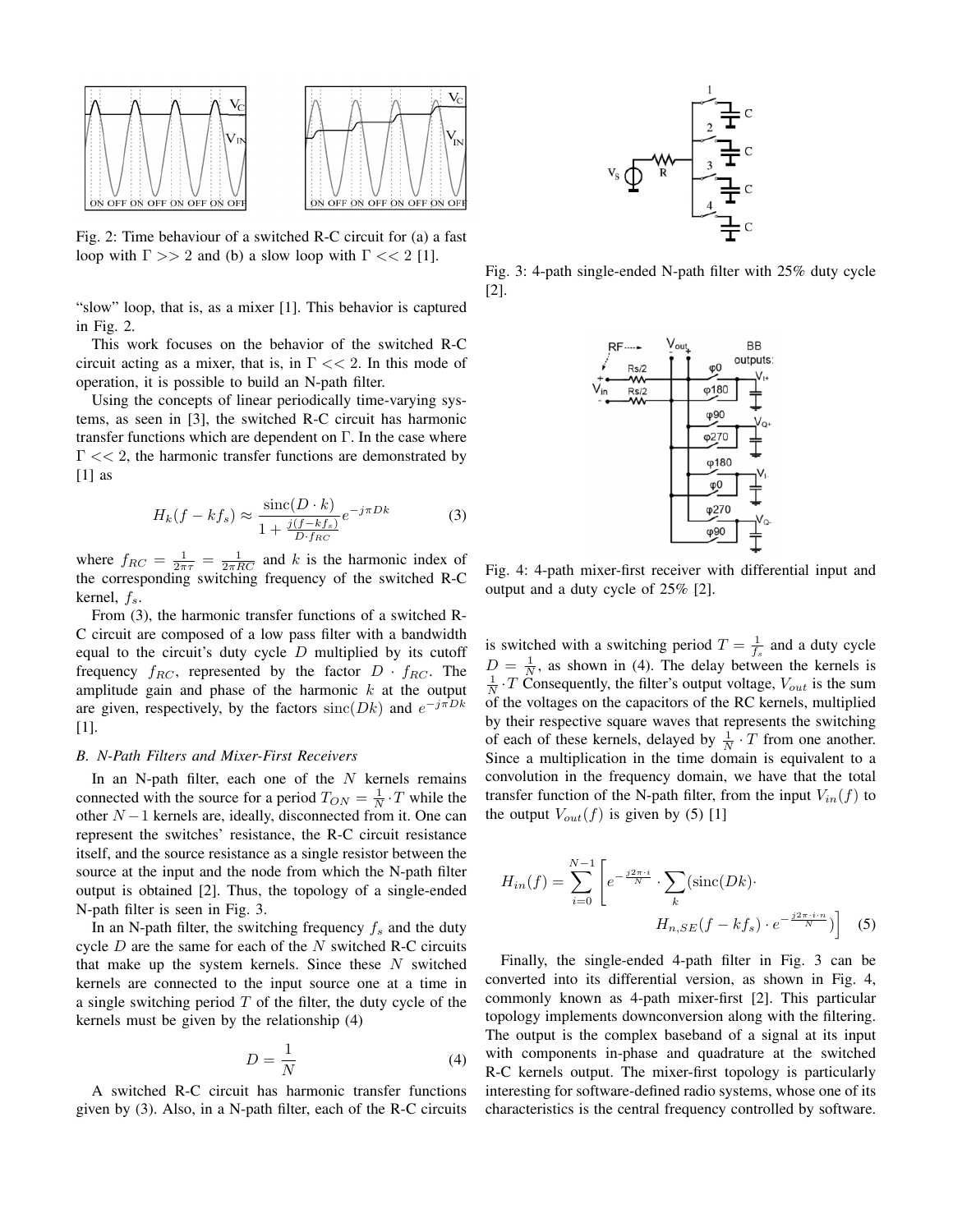## III. METODOLOGY

The developed MATLAB/Simulink model for the N-PATH / Mixer-First receiver is illustrated in Fig. 5. With this model, it is possible to trace and evaluate the receiver's behavior in the demodulation of a radiofrequency signal.

The encoded symbols (generated at a rate of  $R_{sym} = 10$ Mbaud) are filtered by a root-raised-cosine pulse shaping filter (FIR) with an oversampling rate of 3200 samples per symbol. Such high simulation sampling frequency is required due to the switching nature of the circuit, which is simulated at the RF frequency.

Then, the pulses from the in-phase signal path are mixed with a cosine with amplitude 2V and frequency 1 GHz, and the pulses from the quadrature signal path are mixed with a 2V amplitude sine wave of that same frequency. After that, the signals from each of the paths are then subtracted from one another which is equivalent to transmitting only the real part of the signal's complex representation [4]. Finally, the signal that results from this subtraction is transmitted through an ideal channel. This is the signal that must be received and demodulated by the receiver in question.

This same procedure was then repeated for a different 16- QAM signal to be transmitted through the same physical channel as the first one, but with a different carrier frequency. This new 16-QAM signal represents a possible in-band or outof-band blocker in the channel. However, for the purposes of this study, this new 16-QAM signal was not taken into account in the simulation and will not be discussed any further.

At the reception, using a 4-path mixer-first receiver with differential input and output, as seen in Fig. 4, both passband filtering (in radiofrequency) and down-conversion back to baseband of the received signal occurs. The received baseband signals, both in-phase and in quadrature, are obtained through the outputs  $Vi$   $P$ ,  $Vi$   $N$ ,  $Vq$   $P$ , and  $Vq$   $N$  of the 4-path mixer-first receiver. These are the voltages on the capacitors of each of the four switched kernels of the 4-path mixer-first. This is possible due to the N-path filters and mixers' properties of filtering and down-conversion back to the baseband. After that, the two baseband signals are then filtered using a rootraised-cosine pulse shaping filter matched with that same filter at the transmitter side. Now, knowing that a 4-path mixerfirst receiver phase shifts the signal by 45 degrees, a complex phase shift compensation of 45 degrees is applied on the received signal. This signal is then decimated, and a 16-QAM constellation diagram is built at the reception. The received inphase and quadrature signals are then quantized and decoded (using Gray code), and the computational delay between the transmitted and received 16-QAM signals is estimated. Finally, after aligning the received and transmitted 16-QAM signals by delaying the latter using the amount of samples previously estimated, it's possible to calculate the symbolerror-rate achieved by the system when comparing them both.

#### IV. RESULTS

As the main focus of this paper is to understand and start modeling the behavior of a receiver based on N-path

filters and mixers in a communication system, the relevant results of the simulation are those related to the correct (or incorrect) reception of the symbols that were transmitted in the first place. One of these results is the 16-QAM constellation diagram built after the downsampling of the output in-phase and quadrature baseband signals from the 4-path mixer-first receiver.

In Fig. 6a, where the constellation diagram of the received in-phase and quadrature symbols can be seen, it is possible to note that a rotation of approximately +45 degrees has occurred in the diagram. This rotation is visible when noting that the diagram has 16 well-defined regions (represented by yellow dots), which is a consequence of the 16 possible QAM symbols that can be received. When comparing these regions' centers positions with the reference 16-QAM constellation (the red '+' indications on the diagram), a 45-degree rotation is seen. This same diagram can be seen in Fig. 6b after applying a complex phase shift correction of -45 degrees on the received 16-QAM signal.

Ideally, the more concentrated around each of the red '+' indications the yellow dots are, the more adequate the reception will have been in terms of symbol-error-rate (SER) and, consequently, bit error rate. This rotation observed in the constellation diagram of Fig. 6a as a whole (which gives it a shape that resembles that of a rhombus, that is, a 45-degree rotated square) indicates the presence of a delay in the in-phase and quadrature signals. This +45-degree delay in the baseband signals, both in-phase and quadrature, can be explained when considering the harmonic transfer functions of a switched R-C kernel by observing (3). Since the baseband signals are obtained at the reception by observing the voltages on the capacitors of the R-C kernels that make up the 4-path mixerfirst receiver, and knowing that the carrier frequency of these signals is equal to the switching frequency of the filter, that is, 1 GHz, the harmonic transfer function that must be observed is the one corresponding to the 1st harmonic, or the index  $k =$ 1. For  $k = 1$ , and knowing that in a 4-path mixer-first receiver the duty cycle  $D$  is equal to 25%, we have from (3)

$$
H_1(f - kf_s) = \frac{\text{sinc}(0.25)}{1 + \frac{j(f - kf_s)}{0.25f_{RC}}} e^{-j\frac{\pi}{4}}
$$

in which it is possible to see from the term  $e^{-j\frac{\pi}{4}}$  that a phase shift of  $-\frac{\pi}{4}$  (or -45 degrees) occurs at the reception. However, because the received signal's quadrature component (or imaginary component) is phase shifted by 180 degrees in an image-reject down-converter mixer [4], this -45 degrees rotation becomes a +45 degrees rotation which, finally, reflects the constellation diagram of the Fig. 6a, and that is further compensated by applying a -45 degrees phase shift to the 16- QAM signal at reception.

Another important result is the symbol-error-rate (SER) achieved by the system as a whole. Because non-idealities are not taken into account in this first study, e.g., noise, interference and others, it is expected for the SER of the system to be small or even 0. For a simulation of 699 16-QAM